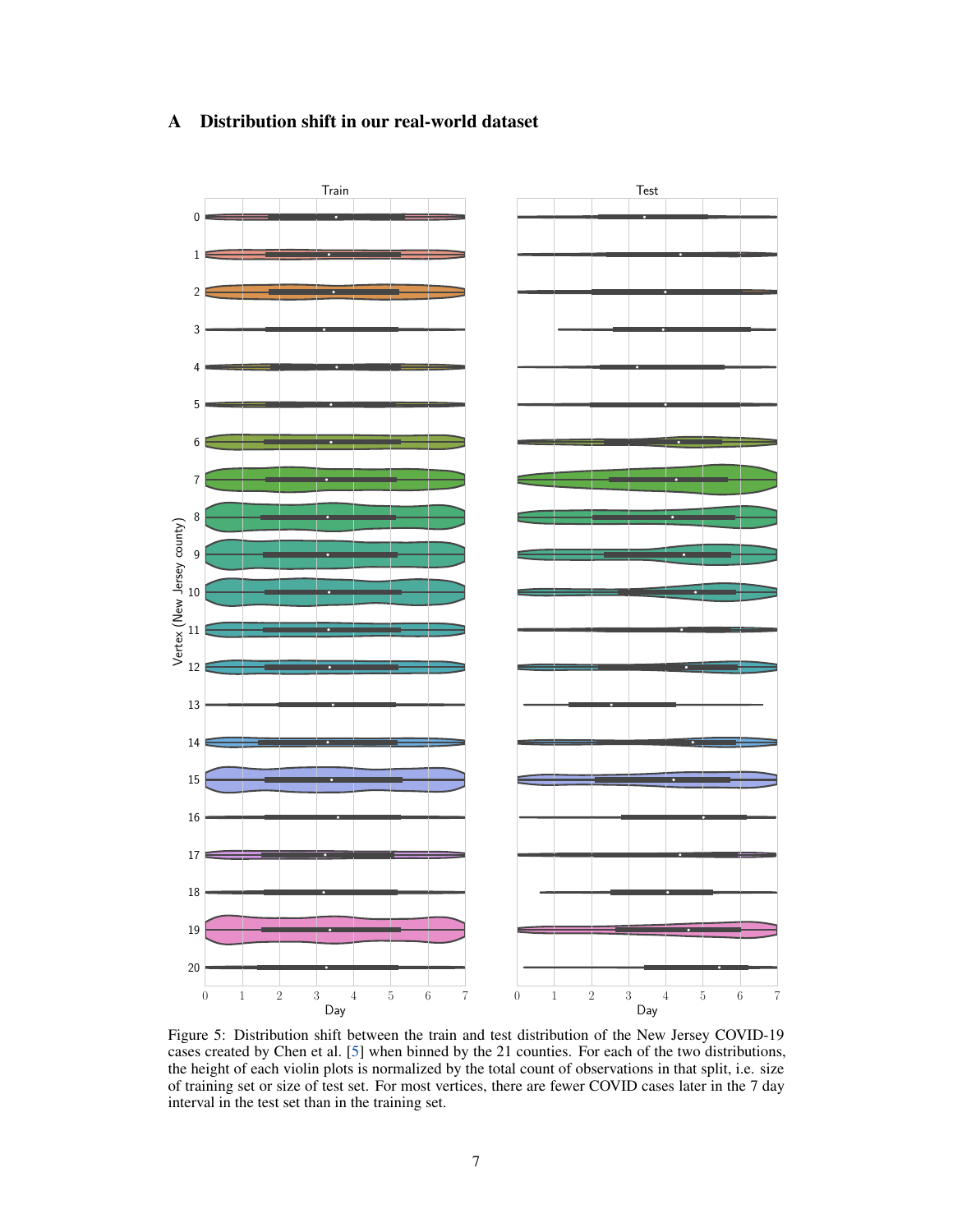## B Learned forecasts on COVID-19 dataset



Figure 6: A copy of Figure 4 for easier comparison to the empirical distribution in [Figure 5](#page-0-0)



#### C Model robustness

Figure 7: (Top) The learned and ground truth  $p(t)$  for the ring graph dataset. (Bottom) The predicted  $p(t)$  after we remove all edges from the ring graph. Notice that the ground truth of a completely disconnected graph is to have  $p(t) = p(0)$  for all *t*. However, all of the models fail completely on this new disconnected graph, suggesting that they do not learn the true dependence of  $p(t)$  on the graph structure.

## D Implementation details

We use 2 layer MLPs with 64 hidden units per layer whenever we use a MLP. We use Swish activations to ensure smoothness of our dynamics. We also use an augmented neural ODE [8], using 16 dimensions as augmented dimensions out of the 64 hidden dimensions.

### D.1 Model architectures.

GOPHER. We parameterize the dynamics *g* from Equation 2 using one graph isomorophism network layer parameterized by a MLP. We also use a MLP to model the projection  $\pi$ .

NAIVEGNN. We use the same architecture as GOPHER, namely a GIN layer followed by a projection  $\pi$ . However, instead of using the model to parameterize ODE dynamics, we directly input the node embeddings concatenated with time *t* through the GNN.